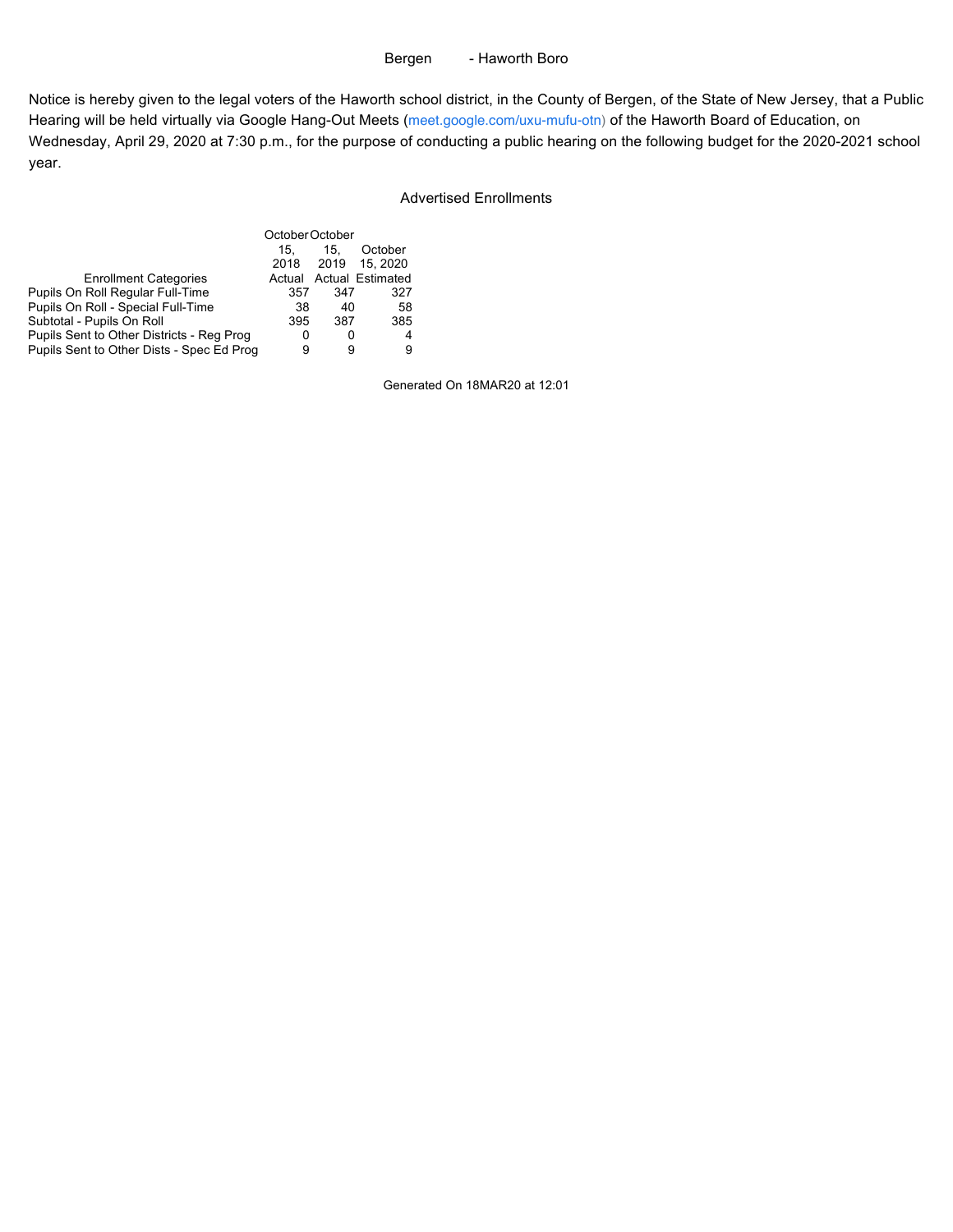## Bergen - Haworth Boro Advertised Revenues

|                                                |              |                | 2019-20    |                         |
|------------------------------------------------|--------------|----------------|------------|-------------------------|
| <b>Budget Category</b>                         | Account      | 2018-19 Actual |            | Revised2020-21 Proposed |
| <b>Operating Budget:</b>                       |              |                |            |                         |
| Revenues from Local Sources:                   |              |                |            |                         |
| Local Tax Levy                                 | 10-1210      | 8,720,371      | 9,061,991  | 9,242,325               |
| Unrestricted Miscellaneous Revenues            | 10-1XXX      | 21,022         | 45,000     | 25,000                  |
| Interest Earned on Capital Reserve Funds       | $10-1XXX$    | 25,332         | 1,500      | 3,000                   |
| <b>Other Restricted Miscellaneous Revenues</b> | 10-1XXX      | 61,020         | 0          | 0                       |
| <b>Total Revenues from Local Sources</b>       |              | 8,827,745      | 9,108,491  | 9,270,325               |
| Revenues from State Sources:                   |              |                |            |                         |
| <b>Categorical Transportation Aid</b>          | 10-3121      | 30,722         | 30,722     | 30,722                  |
| <b>Extraordinary Aid</b>                       | 10-3131      | 143,183        | 40,000     | 40,000                  |
| Categorical Special Education Aid              | 10-3132      | 197,015        | 221,055    | 256,013                 |
| <b>Categorical Security Aid</b>                | 10-3177      | 33,319         | 33,319     | 33,319                  |
| Adjustment Aid                                 | 10-3178      | 2,172          | 2,172      | 2,172                   |
| <b>Other State Aids</b>                        | 10-3XXX      | 4,081          | 0          | 0                       |
| <b>Total Revenues from State Sources</b>       |              | 410,492        | 327,268    | 362,226                 |
| <b>Budgeted Fund Balance-Operating Budget</b>  | 10-303       | 0              | 313,620    | 269,296                 |
| <b>Adjustment for Prior Year Encumbrances</b>  |              | 0              | 5,212      | 0                       |
| Actual Revenues (Over)/Under Expenditures      |              | 23,927         | 0          | 0                       |
| <b>Total Operating Budget</b>                  |              | 9,262,164      | 9,754,591  | 9,901,847               |
| <b>Grants and Entitlements:</b>                |              |                |            |                         |
| Revenues from Federal Sources:                 |              |                |            |                         |
| I.D.E.A. Part B (Handicapped)                  | 20-4420-4429 | 90,113         | 87,947     | 85,833                  |
| <b>Total Revenues from Federal Sources</b>     |              | 90,113         | 87,947     | 85,833                  |
| <b>Total Grants and Entitlements</b>           |              | 90,113         | 87,947     | 85,833                  |
| Repayment of Debt:                             |              |                |            |                         |
| <b>Transfers from Other Funds</b>              | 40-5200      | 1,587          | 0          | 0                       |
| Revenues from Local Sources:                   |              |                |            |                         |
| Local Tax Levy                                 | 40-1210      | 480,611        | 250,803    | 0                       |
| <b>Total Revenues from Local Sources</b>       |              | 480,611        | 250,803    | 0                       |
| Revenues from State Sources:                   |              |                |            |                         |
| Debt Service Aid Type II                       | 40-3160      | 71,416         | 0          | 0                       |
| <b>Budgeted Fund Balance</b>                   | 40-303       | 0              | 1,137      | 0                       |
| <b>Total Local Repayment of Debt</b>           |              | 553,614        | 251,940    | 0                       |
| Actual Revenues (Over)/Under Expenditures      |              | -921           | 0          | $\mathbf 0$             |
| <b>Total Repayment of Debt</b>                 |              | 552,693        | 251,940    | 0                       |
| <b>Total Revenues/Sources</b>                  |              | 9,904,970      | 10,094,478 | 9,987,680               |
| <b>Total Revenues/Sources Net of Transfers</b> |              | 9,904,970      | 10,094,478 | 9,987,680               |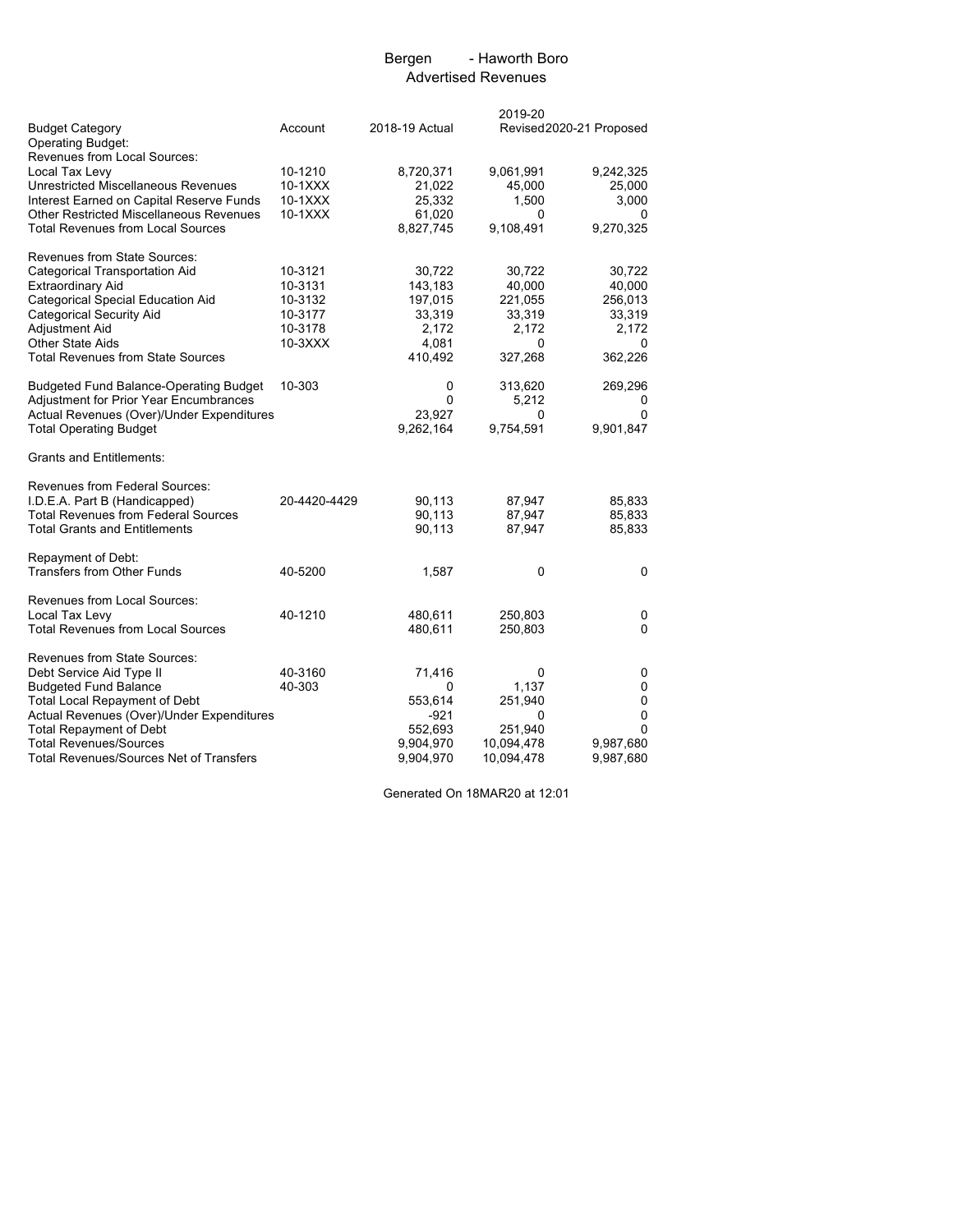# Bergen - Haworth Boro Advertised Appropriations

| <b>Budget Category</b>                                                                            | Account        | 2018-19 Actual 2019-20 Revised 2020-21 Proposed |            |             |  |  |
|---------------------------------------------------------------------------------------------------|----------------|-------------------------------------------------|------------|-------------|--|--|
| <b>General Current Expense:</b>                                                                   |                |                                                 |            |             |  |  |
| Instruction:                                                                                      |                |                                                 |            |             |  |  |
| Regular Programs-Instruction                                                                      | 11-1XX-100-XXX | 3,238,210                                       | 3,365,305  | 3,550,996   |  |  |
| <b>Special Education-Instruction</b>                                                              | 11-2XX-100-XXX | 625,300                                         | 660,453    | 633,157     |  |  |
| <b>Bilingual Education-Instruction</b>                                                            | 11-240-100-XXX | 117,955                                         | 119,502    | 121,602     |  |  |
| School-Sponsored Cocurricular or Extracurricular Activities-Instruction                           | 11-401-100-XXX | 56,022                                          | 47,433     | 45,750      |  |  |
| Summer School                                                                                     | 11-422-XXX-XXX | 22,334                                          | 24,000     | 24,720      |  |  |
| <b>Support Services:</b>                                                                          |                |                                                 |            |             |  |  |
| Undistributed Expenditures-Instruction (Tuition)                                                  | 11-000-100-XXX | 438,378                                         | 478,283    | 490,347     |  |  |
| Undistributed Expenditures-Attendance and Social Work                                             | 11-000-211-XXX | 50,434                                          | 62,375     | 66,812      |  |  |
| Undistributed Expenditures-Health Services                                                        | 11-000-213-XXX | 95,299                                          | 100,920    | 105,177     |  |  |
| Undistributed Expenditures-Speech, OT, PT and Related Services                                    | 11-000-216-XXX | 208,990                                         | 203,566    | 145,126     |  |  |
| Undistributed Expenditures-Other Support Services, Students-Extraordinary Services 11-000-217-XXX |                | 0                                               | 500        | 500         |  |  |
| Undistributed Expenditures-Guidance                                                               | 11-000-218-XXX | 111,389                                         | 120,305    | 124,701     |  |  |
| Undistributed Expenditures-Child Study Teams                                                      | 11-000-219-XXX | 403,384                                         | 446,715    | 462,473     |  |  |
| Undistributed Expenditures-Improvement of Instruction Services                                    | 11-000-221-XXX | 176,537                                         | 182,845    | 186,911     |  |  |
| Undistributed Expenditures-Education Media Services/Library                                       | 11-000-222-XXX | 60,942                                          | 89,382     | 93,057      |  |  |
| Undistributed Expenditures-Instructional Staff Training Services                                  | 11-000-223-XXX | 51,882                                          | 55,000     | 55,500      |  |  |
| Undistributed Expenditures-Support Services-General Administration                                | 11-000-230-XXX | 365,716                                         | 395,769    | 386,281     |  |  |
| Undistributed Expenditures-Support Services-School Administration                                 | 11-000-240-XXX | 131,932                                         | 139,500    | 150,500     |  |  |
| Undistributed Expenditures-Central Services                                                       | 11-000-251-XXX | 209,431                                         | 205,852    | 208,291     |  |  |
| Undistributed Expenditures-Administrative InformationTechnology                                   | 11-000-252-XXX | 8,597                                           | 22,950     | 24,000      |  |  |
| Undistributed Expenditures-Operation and Maintenance of Plant Services                            | 11-000-26X-XXX | 924,745                                         | 907,793    | 937,671     |  |  |
| Undistributed Expenditures-Student Transportation Services                                        | 11-000-270-XXX | 108,512                                         | 103,000    | 113,000     |  |  |
| Personal Services-Employee Benefits                                                               | 11-XXX-XXX-2XX | 1,512,087                                       | 1,692,400  | 1,668,235   |  |  |
| <b>Total Undistributed Expenditures</b>                                                           |                |                                                 |            |             |  |  |
|                                                                                                   |                | 4,858,255                                       | 5,207,155  | 5,218,582   |  |  |
| <b>Total General Current Expense</b>                                                              |                | 8,918,076                                       | 9,423,848  | 9,594,807   |  |  |
| Capital Expenditures:                                                                             |                |                                                 |            |             |  |  |
| Equipment                                                                                         | 12-XXX-XXX-730 | 0                                               | 325,000    | 299,797     |  |  |
| Facilities Acquisition and Construction Services                                                  | 12-000-400-XXX | 19,243                                          | 4,243      | 4,243       |  |  |
| Capital Reserve-Transfer to Capital Projects                                                      | 12-000-400-931 | 324,845                                         | 0          | $\Omega$    |  |  |
| Interest Deposit to Capital Reserve                                                               | 10-604         | 0                                               | 1,500      | 3,000       |  |  |
| <b>Total Capital Outlay</b>                                                                       |                | 344.088                                         | 330,743    | 307.040     |  |  |
| <b>General Fund Grand Total</b>                                                                   |                | 9,262,164                                       | 9,754,591  | 9,901,847   |  |  |
| Special Grants and Entitlements:                                                                  |                |                                                 |            |             |  |  |
|                                                                                                   |                |                                                 |            |             |  |  |
| Federal Projects:                                                                                 |                |                                                 |            |             |  |  |
| I.D.E.A. Part B (Handicapped)                                                                     | 20-XXX-XXX-XXX | 90,113                                          | 87,947     | 85,833      |  |  |
| <b>Total Federal Projects</b>                                                                     | 20-XXX-XXX-XXX | 90,113                                          | 87,947     | 85.833      |  |  |
| <b>Total Special Revenue Funds</b>                                                                |                | 90,113                                          | 87,947     | 85,833      |  |  |
| Repayment of Debt:                                                                                |                |                                                 |            |             |  |  |
| <b>Total Regular Debt Service</b>                                                                 | 40-701-510-XXX | 552,693                                         | 251,940    | 0           |  |  |
| <b>Total Debt Service Funds</b>                                                                   |                | 552,693                                         | 251,940    | $\mathbf 0$ |  |  |
| <b>Total Expenditures/Appropriations</b>                                                          |                | 9,904,970                                       | 10,094,478 | 9,987,680   |  |  |
| <b>Total Expenditures Net of Transfers</b>                                                        |                | 9,904,970                                       | 10,094,478 | 9,987,680   |  |  |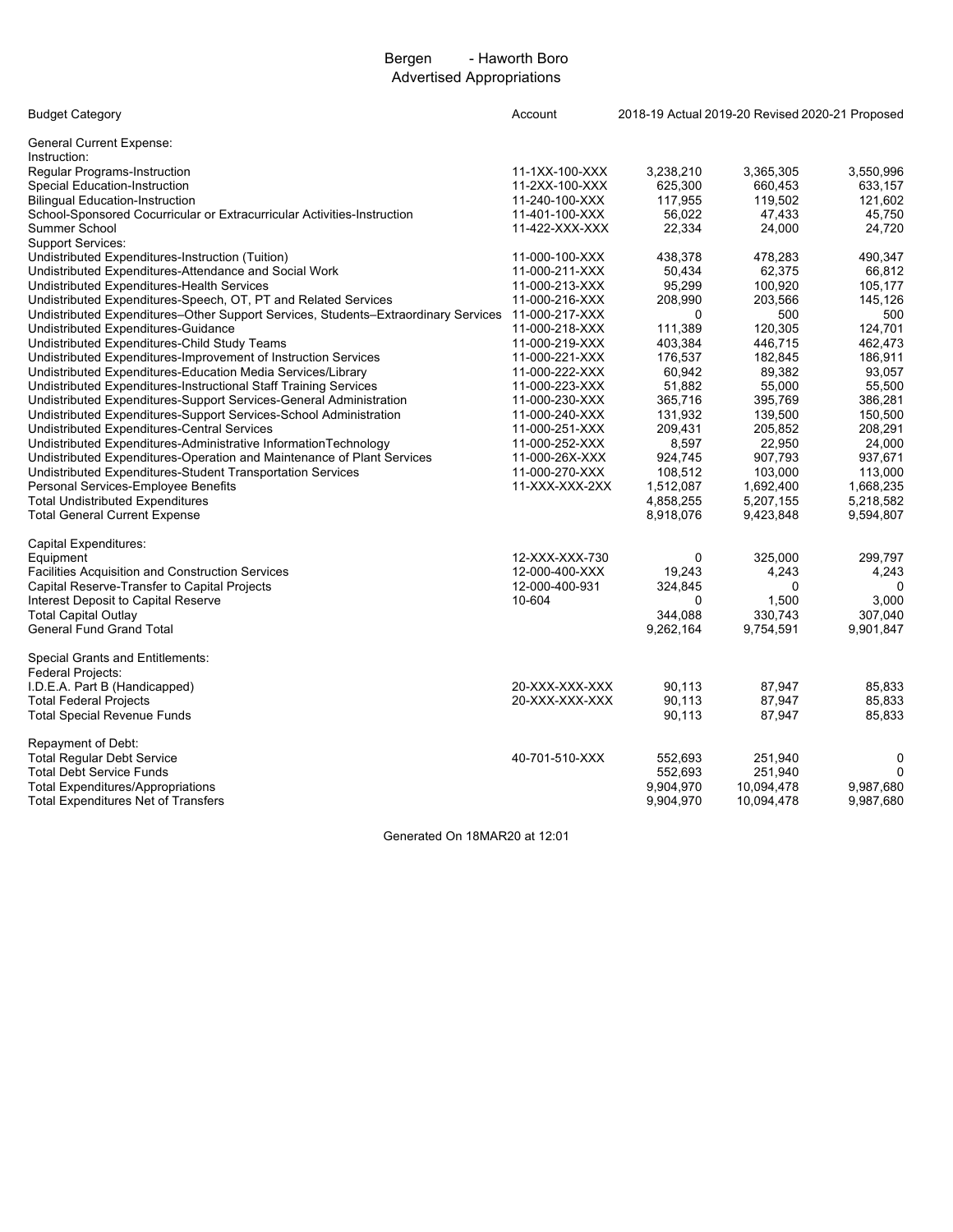# Bergen - Haworth Boro Advertised Recapitulation of Balances

|                                                                                          | Audited<br>Balance                          | Audited<br><b>Balance</b> | Estimated<br><b>Balance</b> | Estimated<br><b>Balance</b>   |
|------------------------------------------------------------------------------------------|---------------------------------------------|---------------------------|-----------------------------|-------------------------------|
| <b>Budget Category</b>                                                                   | 06-30-2018 06-30-2019 06-30-2020 06-30-2021 |                           |                             |                               |
| Unrestricted:                                                                            |                                             |                           |                             |                               |
| --General Operating Budget                                                               | 294.306                                     | 425.980                   | 322.797                     | 250.000                       |
| --Repayment of Debt                                                                      | 1.137                                       | 2.058                     | 0                           | 0                             |
| Restricted for Specific Purposes - General Operating Budget:                             |                                             |                           |                             |                               |
| --Capital Reserve                                                                        | 1.402.468                                   |                           |                             | 1,177,800 1,179,300 1,182,300 |
| --Adult Education Programs                                                               |                                             |                           |                             |                               |
| --Maintenance Reserve                                                                    |                                             |                           |                             |                               |
| --Legal Reserve                                                                          | 310.437                                     | 406.936                   | 196.499                     |                               |
| --Tuition Reserve                                                                        |                                             |                           |                             |                               |
| --Current Expense Emergency Reserve                                                      |                                             |                           |                             | 0                             |
| -- Impact Aid Reserve for General Expenses (Sections 8002 and 8003)                      |                                             |                           | 0                           | 0                             |
| --Impact Aid Reserve for Capital Expenses (Sections 8007 and 8008)<br>Repayment of Debt: |                                             |                           | 0                           | 0                             |
| --Restricted for Repayment of Debt                                                       |                                             | Ω                         | 0                           | 0                             |